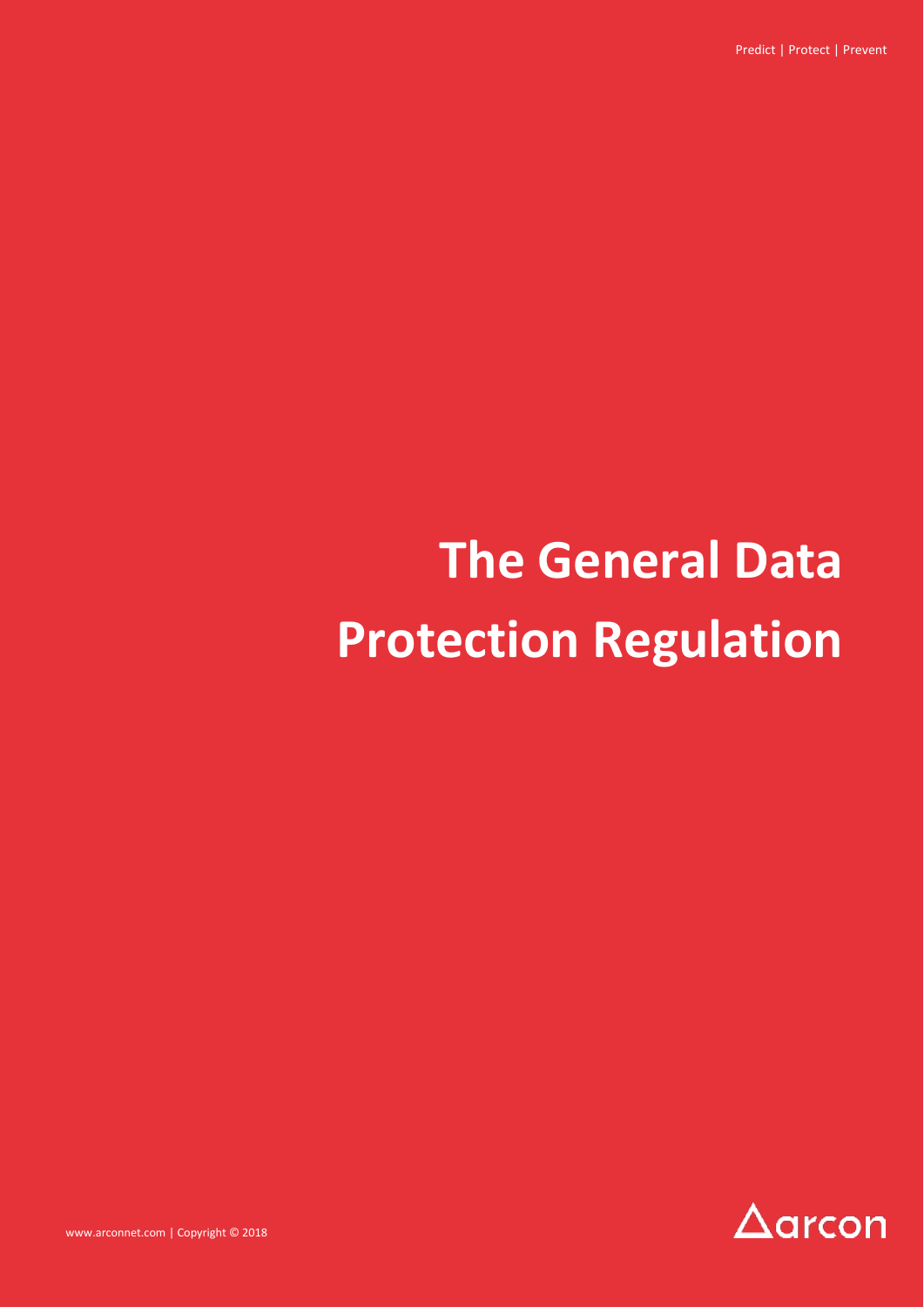# **Protect your Critical Information with ARCON | PAM**

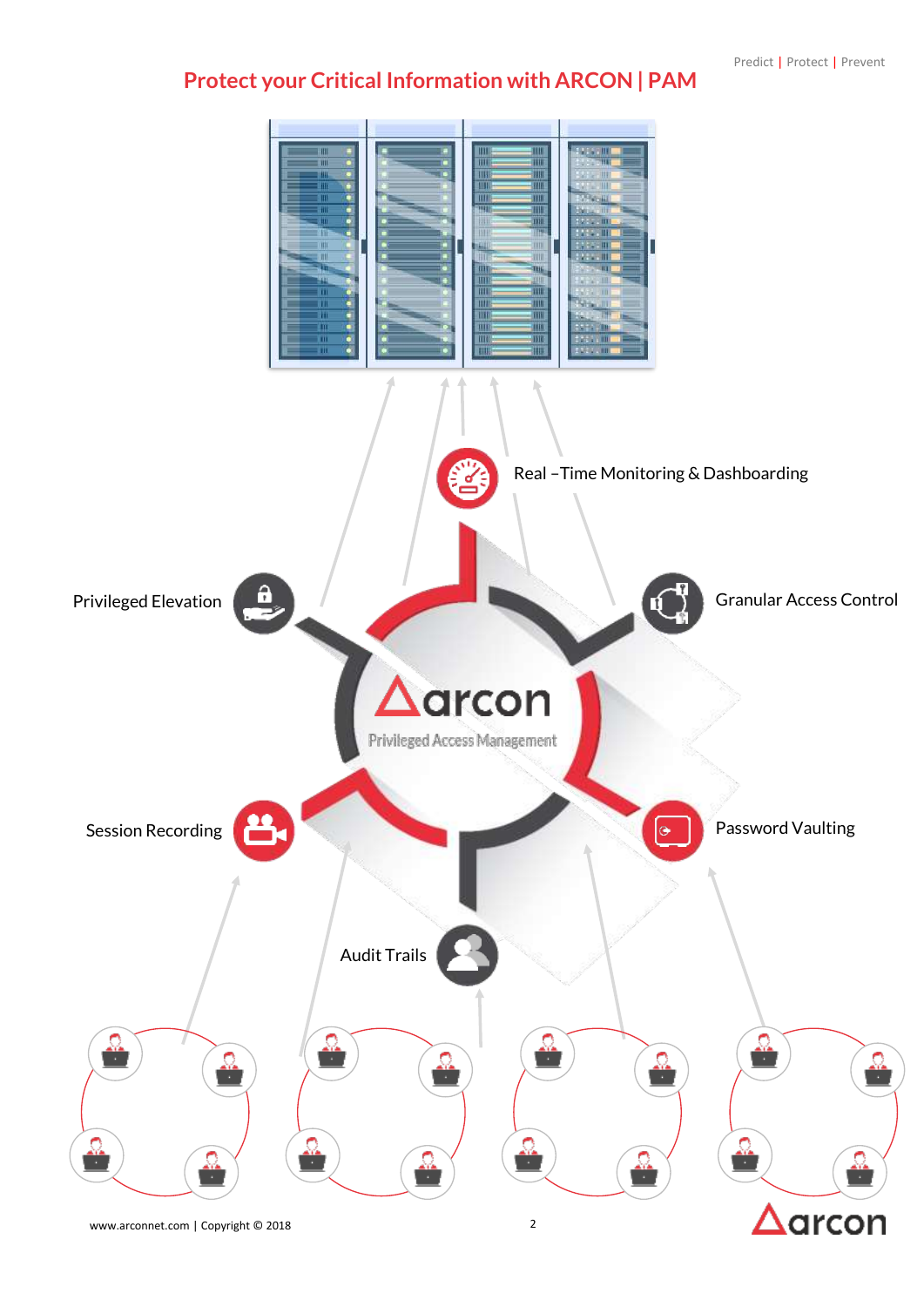## **The General Data Protection Regulation (GDPR): An Overview**

The EU General Data Protection Regulation (GDPR) is a global compliance standard that mandates protecting and securely processing the personal identifiable information (PII) of European Union (EU) citizens. The regulation states that an organization cannot process the PII of data subjects without their consent. The GDPR is applicable to every EU-based organization (of all shapes and sizes) that stores and processes personal information of EU data subjects. **In addition, a non-EU organization is required to comply with the regulation if it does business with an EU based organization or stores and process PII of EU citizens.** 

Moreover, a data controller and data processor is equally liable to protect the PII if it has an existing contracts with third parties such as Managed Service Providers (MSP) and Cloud Service Providers. The cost is huge for failing to comply with the GDPR. Organizations can be fined up to 4% of annual global turnover or €20 million (whichever is higher) in case of noncompliance with the regulation.

### **What the EU GDPR expects from organizations?**

To ensure a successful implementation of the GDPR, organizations will need to reinforce their information security framework. Every layer of the IT infrastructure through which data flows will have to be identified and risk points mitigated. Accordingly, the Data Protection Officer (DPO), as mandated by the GDPR for organizations controlling and processing PII in a large scale will need to ensure appropriate safeguards to protect sensitive information.

The GDPR effective from May 25, 2018 is broad in its scope addressing various security concerns and gaps (99 articles). However, from a secure data processing standpoint (in the context of privileged access management) proactively implementing the following articles are very important:

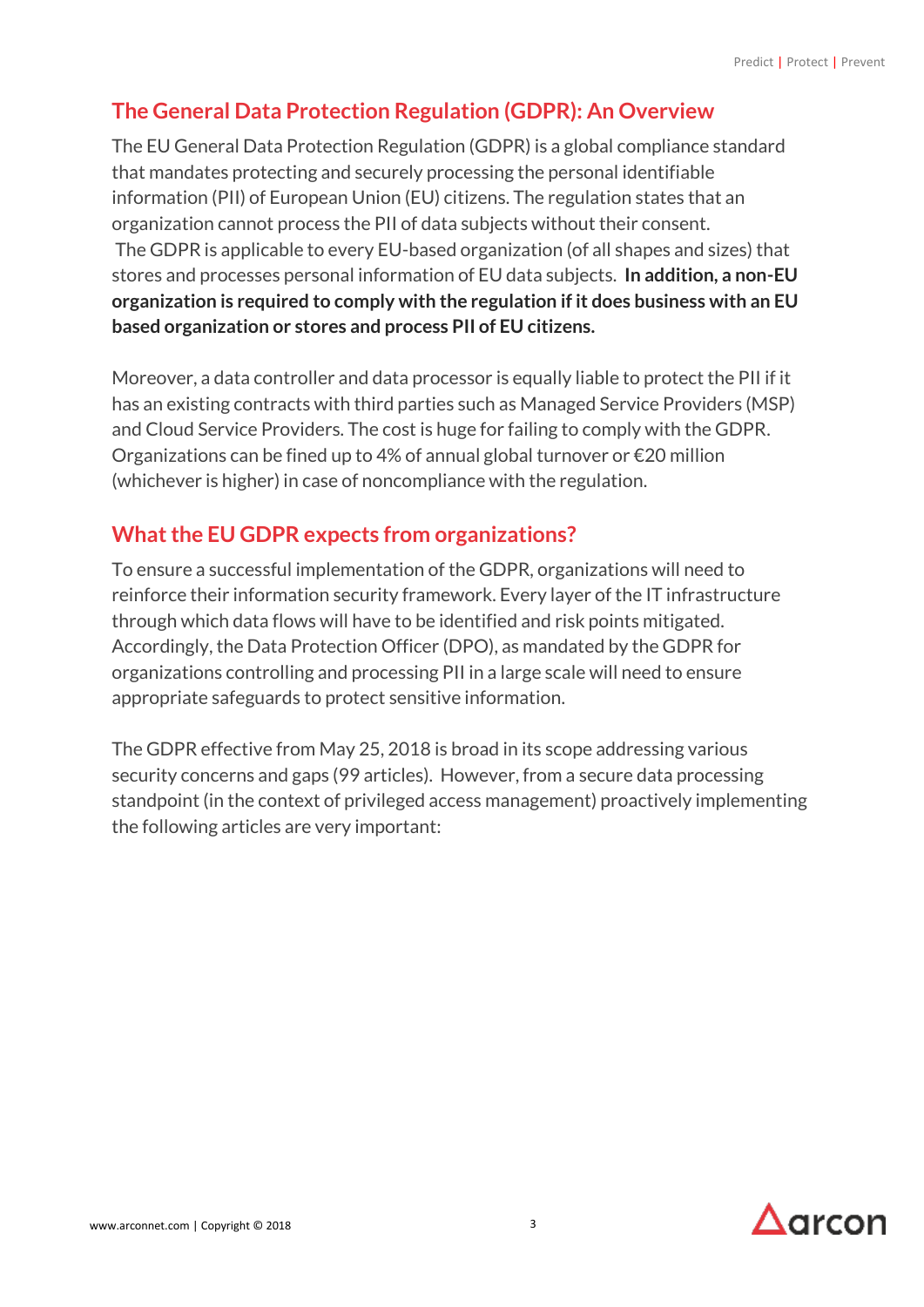#### **GDPR: Article 25**

Implement appropriate technical and organisational measures for ensuring that, by default, only personal data which are necessary for each specific purpose of the processing are processed.

#### **GDPR: Article 32**

A data Controller and data processor must take steps that ensures any natural person with access to personal data does not process the data except on instruction of the controller, processor, European Union law or member state law.

#### **GDPR: Article 33**

- a) In the case of a personal data breach, the controller shall without any undue delay and wherever feasible, not later than 72 hours, after becoming aware of it, notify the personal data breach to the supervisory authority
- b) the processor shall notify without undue delay after becoming aware of personal data breach

#### **These articles imply that organizations will have to:**

- $\cdot$  Formulate a centralized policy engine to authorize end-users access to database and applications
- $\triangle$  Apply the principle of least privilege to protect & securely process confidential data
- $\cdot$  Segregate end-users and user group's access to databases and applications according to their job functionalities and privileges
- Apply granular level access control over end-users
- ❖ Secure third-party access to IT systems
- Ensure third-parties (MSPs and Cloud Service Providers) are GDPR compliant
- $\cdot$  Control and monitor every activity around critical database and applications
- $\cdot$  Ensure access credentials to critical systems are securely managed and frequently rotated
- $\cdot$  Ensure access to any underlying target systems is only after a thorough authentication process
- Possess real-time threat analytics capabilities
- Record sessions of all critical/privileged activities in an IT environment
- $\triangle$  Capture audit logs of every critical sessions to identify anomalies

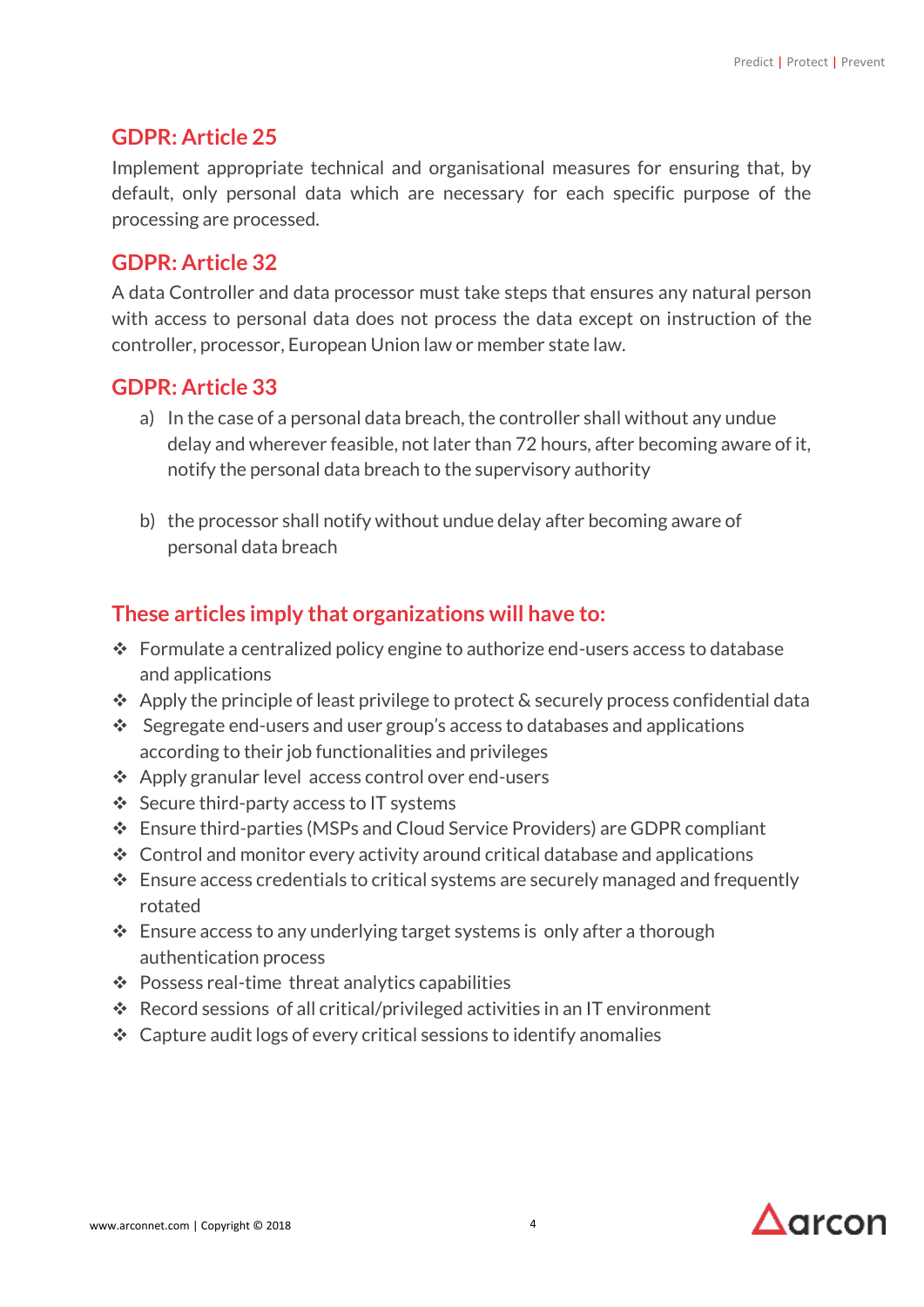## **The challenge**

While information technology has allowed global organizations to streamline business operations, securely managing and processing data remains a challenge. The digital workspace is expanding. Within an organization, confidential information is stored in multiple layers of IT infrastructure.

It becomes a daunting task to keep a check on hundreds or thousands of end users that have access to this critical information. Accidental or intentional data breach threats always linger. Also, a highly distributed and shared IT environment makes even more difficult for the security and risk management group to keep a control over confidential information. A growing number of organizations are migrating data centers to public cloud service providers and outsourcing key IT processes to manage service providers (MSPs). This transition is giving rise to shared vulnerabilities. It expands the attack surface.

## **Protecting data at the core of your enterprise**

#### **The GDPR requires an organization to reinforce privileged identity access controls and monitor end-Users**

The essence of the GDPR is to securely process the confidential information of EU citizens, conditionally upon their consent. To comply with, the first step for an organization will be to do a comprehensive mapping of the IT ecosystem. It will have to identify all the databases and applications that store the PII and other mission critical information.

Secondly, the Identity and Access control Management especially the Privileged Access Management will require a closer look. Organizations will need to be vigilant about who is accessing what from where and when. With typical mid-scale organization managing 500-1000 privileged accounts, controlling and monitoring end user activity becomes an uphill task. Typically, confidential information such as PII is accessed through privileged accounts. Misuse of privileged accounts is one of the biggest sources of confidential data breach.

Therefore, it is extremely crucial to protect the privileged accounts. Privileged Access Management builds a foundation for best practices in identity and access control management. In addition, it provides a single window for all administration activities improving efficiency and productivity.

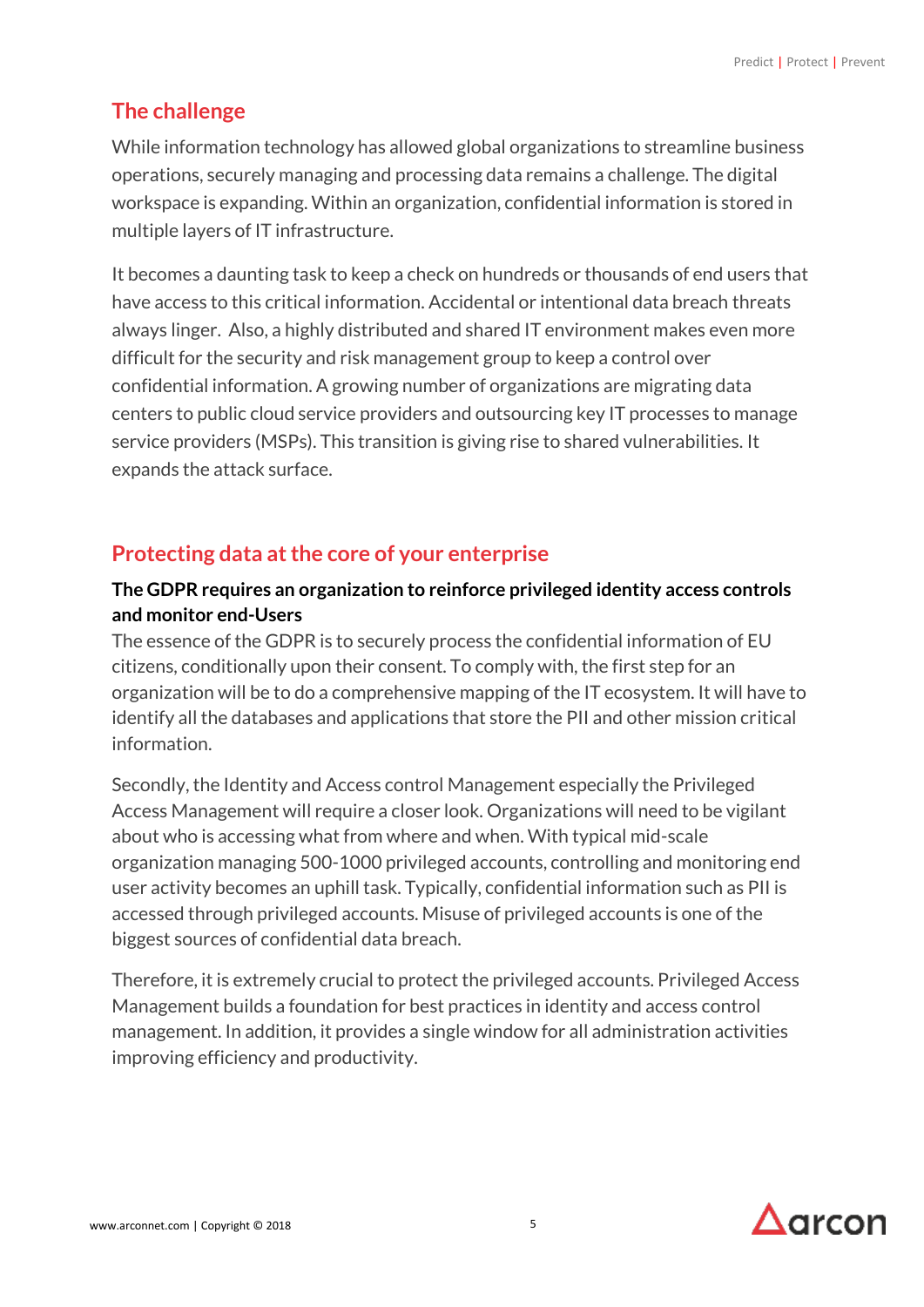# **The GDPR compliance is incomplete without ARCON | Privileged Access Management solution**

The GDPR is the biggest push towards data privacy by default and design. Essentially the regulation mandates that every layer of IT infrastructure (database, application) and business process is embedded with a well-defined data security policy framework which includes identity and access control measures.

ARCON | Privileged Access Management (PAM) suite enables an organization to overcome identity & access control challenges faced by an organization.. Trusted by 250+ enterprise customers across the globe, this highly scalable solution helps in integrating all the IT elements under a single centralized IT policy framework. The solution reinforces an organization's access & control mechanism through real-time monitoring and controlling of end user activities around privileged accounts.

## **1. Regulate end user activities and secure IT ecosystem through centralized access control policy**

|--|

ARCON | PAM suite enables an organization to build a robust governance framework. Typically, privileged users have access to sensitive data such as payroll, HR records among many other forms of confidential information. It is imperative to ensure that only authorized end users have access to these database.

ARCON's secure gateway server serves as a centralized policy engine to restrict, control, and monitor privileged users. It allows an organization to assign and segregate end-users with access to target systems based on duties. Thus, it mitigates the chances of illegitimate data processing or data breach as all end-users are granted access to any database only on centralized governing policy. All administrators, IT operators and other privilege users are allowed to login to any target systems only on 'need -toknow' and 'need- to- do' basis.

## **2. Restrict control and secure IT environment through granular level control and multi factor authentication**



ARCON | PAM enables an organization to restrict, control and temporary elevate IT admin / privileged user access to critical database through robust access control mechanism.

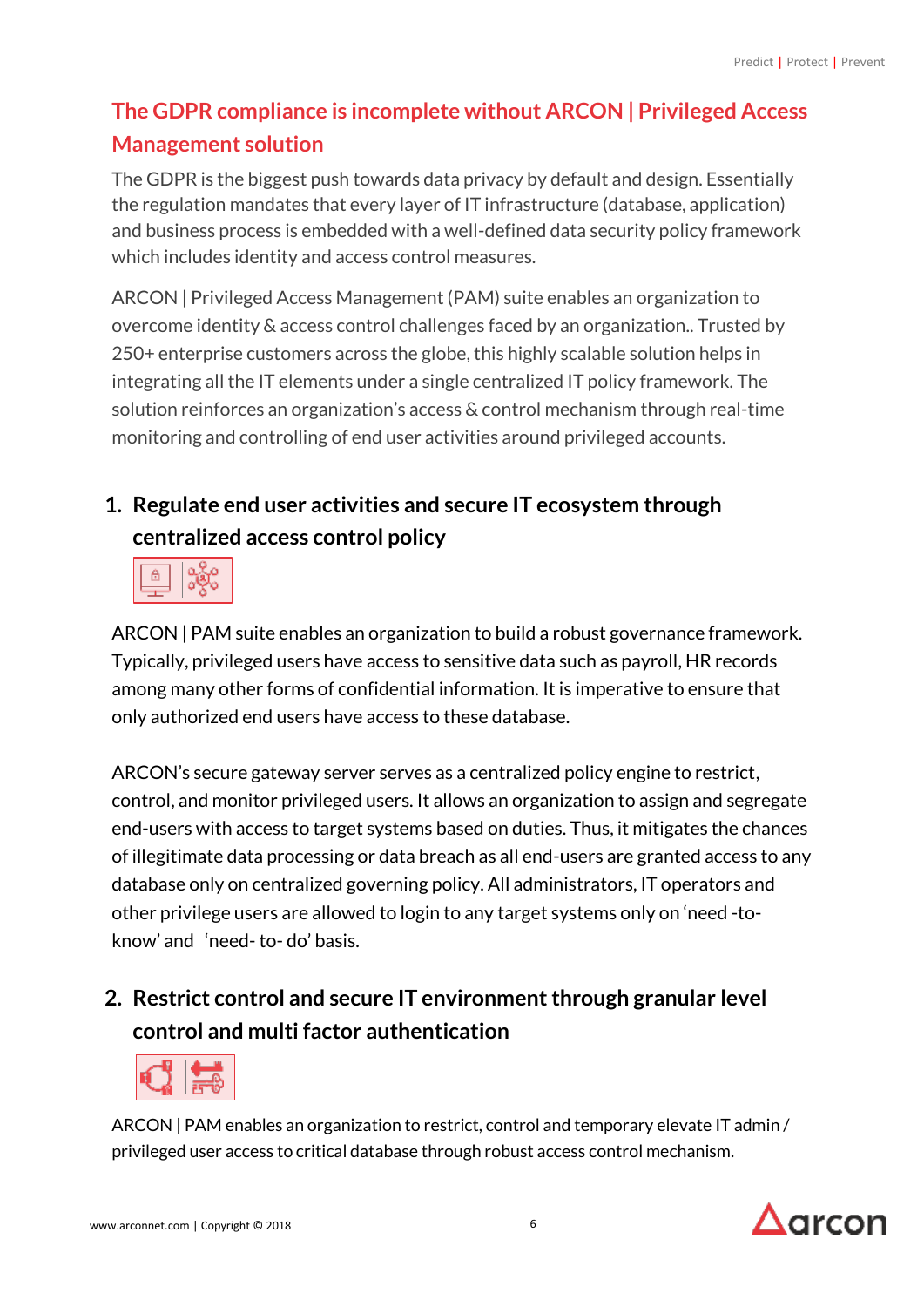The solution minimizes the risk surface by providing deepest levels of granular control over data controllers and data processors.

Granular level control restricts and controls privileged user commands to control critical activities on target devices. Privileged Elevation and Delegation Management (PEDM) enables to control and monitor non – admin users having temporary elevated rights to systems. The solution enforces the principle of least privilege.

There is an always a risk of compromising systems in environments where 'privileged passwords' are manually managed. A security layer of ARCON Password Vaulting provides a resilience against data theft and unlawful data processing. It enables the security staff to generate and change passwords in a highly secure manner.

Managing multiple 'privileged passwords' is a daunting task. ARCON | PAM includes a highly advanced Password Vault which generates strong and dynamic passwords according to the frequency requirements for several devices and systems. This feature will assuage security concerns for the DPO as ARCON Password Vaulting ensures no misuse of privileged credentials.

In addition, ARCON's multi-factor authentication mechanism will make your IT environment impregnable to possible unauthorized access to critical systems. The solution has an inbuilt dual factor authentication feature, but it also easily integrates with other authentication devices such as Access Cards, Biometrics, RSA Tokens and Vasco Tokens.

## **3. Monitor end user activities through dashboarding, real-time alerts, session recordings and audit trails**



Notifying the supervisory authority in the case of data breach is also a prerequisite to implement GDPR. ARCON | PAM reinforces enterprise security with real-time threat analytics to spot anomalous activity and prevent data breach in real-time. Through audit trails and session recording all privileged user activities are centrally monitored.

It enables the security and risk management team to capture all logs performed by every enduser in a video and text format. It proactively secures all databases and applications as every command or query executed by the end users are captured.

In addition, it allows the security team to set real-time alerts for any critical command/query executed by an end user on the target device. This feature also equips the security team to suspend activities in case of anomalous privileged activities are found.

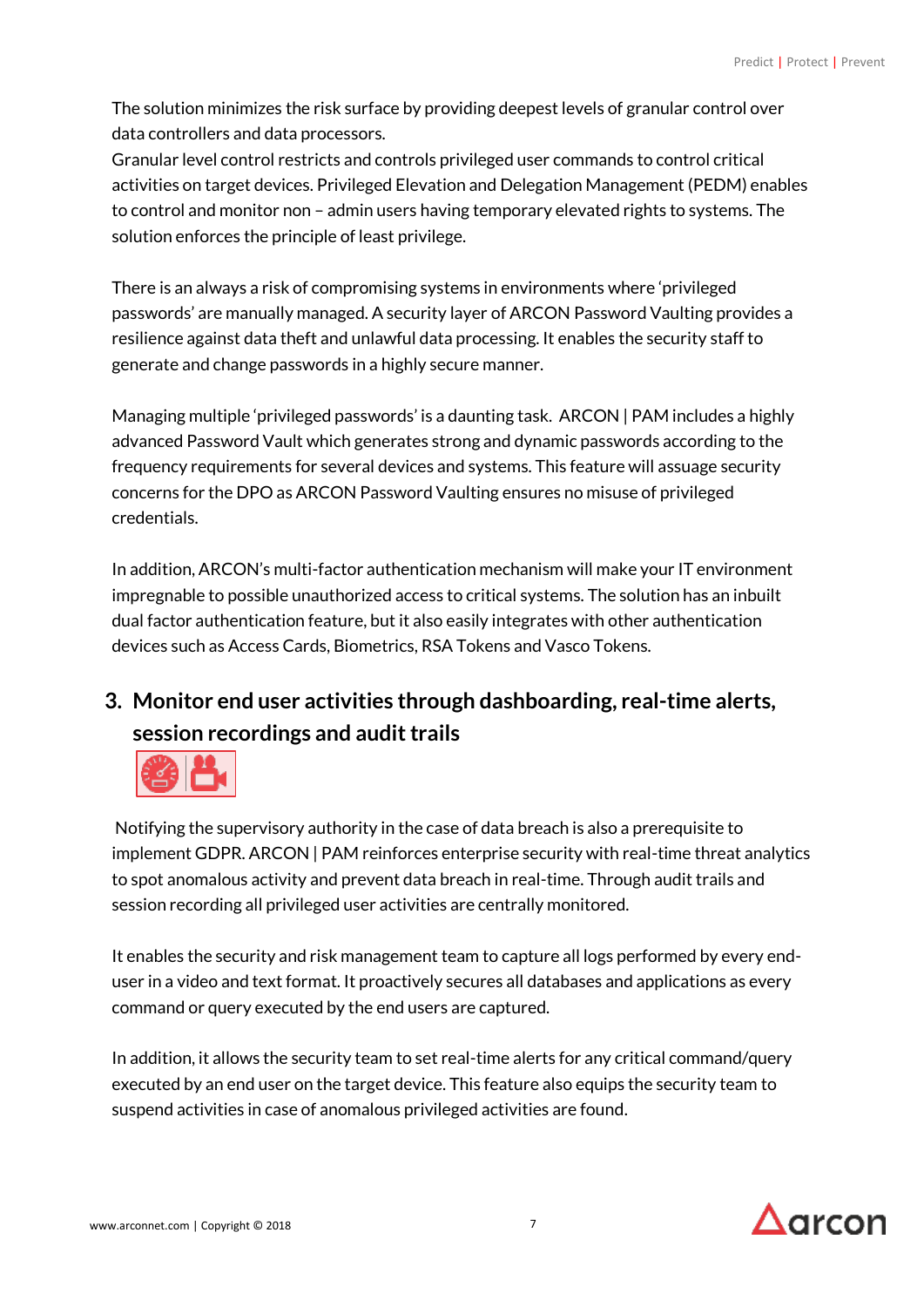Advanced capabilities such as customized reporting, dashboarding, real-time alerts and priviledged user analytics enables IT security team to improve upon privilege actions and decision making.

#### *But that's not all….*

A close collaboration among all business functions to maintain data privacy is also important. A successful implementation of the GDPR does not start and end with the Security and Risk Management Group. Although the DPO is mandated to map an Information Security policy, the responsibility to implement it is not restricted solely to one authority.

Data controller and data processor from all business departments will have to be extremely vigilant. For a successful implementation, a data controller (be it in marketing, procurement, operations, HR) will need to be vigilant in protecting PII records of the data subjects.

The GDPR mandates that a data controller cannot process PII unless the data subject has provided an explicit consent. Therefore, every bit of data collected in the CRMs, applications and databases will require appropriate safeguards. Likewise, securing personal information stored in on-premises IT systems (applications and databases) does not make an organization GDPR compliant if its contracts fail to comply with the guidelines.

**From CEO to Digital Marketing Team and from HR department to Business Manager, it is essential for business function to be familiar with the GDPR and comply with the regulation.** 

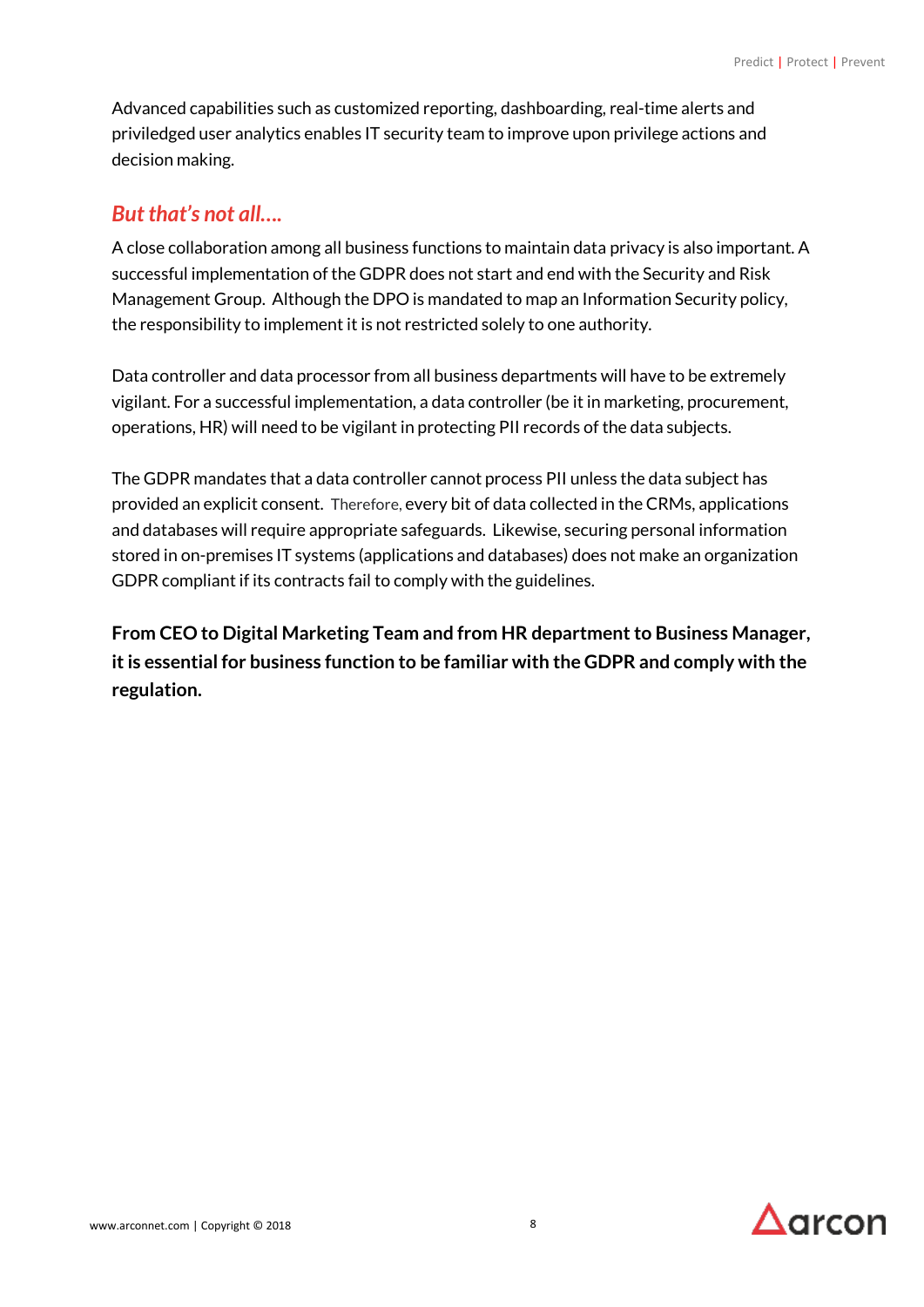## **Conclusion**

The GDPR is designed to standardize data privacy laws across Europe. It mandates organizations to reshape the way it approaches data security. The regulation's primary requirement for an organization is to identify all the PII stored in every database and applications before processing it, subject to the consent of data subjects. However, for a successful implementation of the GDPR, a data controller and data processor is required to have adequate information security controls to mitigate threats of PII misuse. Organizations will have to reinforce Privileged Access Control to strengthen data security.

## **GDPR compliance: Benefits of deploying ARCON | Privileged Access Management**

- ❖ Ensures PII is not compromised or illegitimately and accidentally processed
- ❖ Protects highly sensitive documents and critical corporate information
- ❖ Ensures secure third-party access to confidential data
- ❖ Keeps the brand equity intact. Legal implications are costly in case of data breach
- ❖ Assists implementing data privacy by design, wherein every technology platform, application and process functions under a well-defined security framework and robust control mechanism
- ❖ Helps winning the digital trust of customers and all business stakeholders, which will result in stronger business relationship